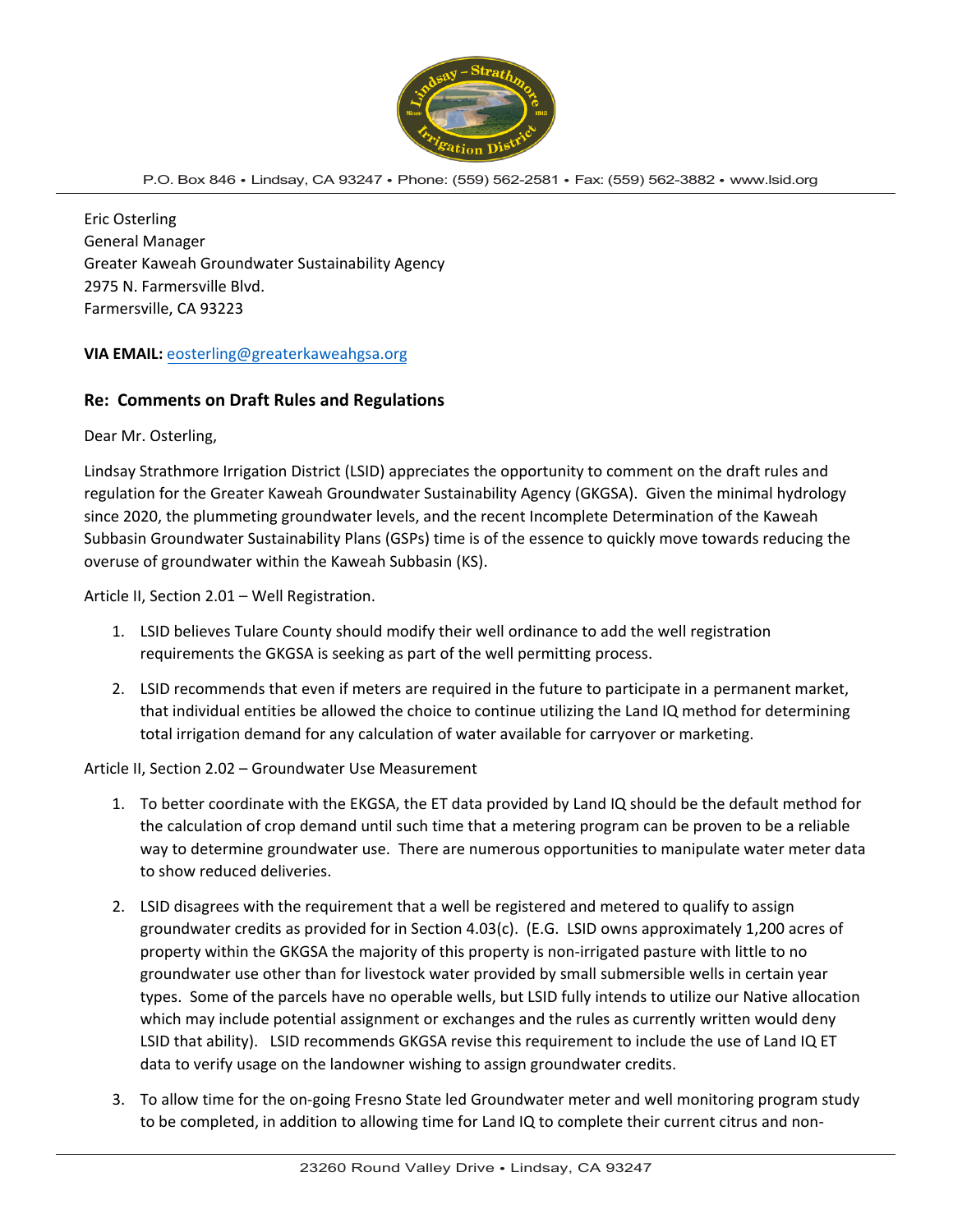irrigated land studies to increase accuracy, LSID offers the following suggestions to the Rules and Regulations.

- a. The metering method should not be required to be part of a transfer market until at least the 2025 update of the GSP is completed unless a landowner desires to challenge the Land IQ ET data.
- b. A landowner who can verify they do not have an existing operational well on a parcel whether irrigated or not should be exempted from the metering requirement and allowed to participate in the transfer market.
- c. A landowner who can verify their parcel is fallowed or non-irrigated in the current water year should be allowed to participate in the transfer market until at least the 2025 update.
- 4. Well Registration can be reviewed as part of the 2025 GSP update and/or may be required as part of any permanent transfer market that might be established after the Groundwater Marketing Study and/or permanent plan is completed.

Section 3.02 On-line Accounting Dashboard

1. The dashboard being developed needs to be utilized by all three GSAs in a common format in the Kaweah Subbasin.

Section 3.03 Categories of Water

- 1. To better coordinate with EKGSA, LSID suggests adding a rainfall credit to the Categories of Water. In developing the rules and regulations for the EKGSA, the technical committee developed an initial method to account for the ET that may occur on a parcel due to the actual rainfall received on that parcel throughout the water year. Currently the EKGSA is providing for a credit of 80% of the actual rainfall on each irrigated parcel with data provided by Land IQ. The other 20% of actual rainfall is currently already accounted for in the Native Supply calculation of the KS. LSID suggests that this credit be available to cover ET only on the parcel on which it is credited to and should not be allowed to be moved or assigned to another parcel, but if a rainfall credit occurs in a month that is larger than the calculated ET for that month, then the credit should carry forward to the next month and be the first water used against the ET in the following month. (E.G. Over 5 inches of rain fell near the end of December 2021. More than enough to cover the ET of the citrus demand in LSID. No significant rainfall occurred in January and the month was dry and warmer than normal. LSID landowners made little to no irrigation deliveries by surface water or well water in January, but Land IQ will show ET occurred. The ET was generated from direct evaporation and/or the crop utilizing the soil moisture caused by the late rainfall in December.)
- 2. LSID requests that the GKGSA consider an additional groundwater credit category that can be generated by the return flow of irrigation water that is from a surface water source. (I.E. If a landowner is irrigating to meet demand solely with a surface water supply the applied water should be greater than the overall ET on the field and would create a positive balance or credit to the landowner. To account for metering inaccuracies or other unknown factors a small loss percentage may be appropriate as a basin safety factor. This credit should be the third priority of water used after rainfall and actual surface water delivered when the landowner returns to pumping groundwater to meet their irrigation demand. At the end of the water year if any credit remains it should be allowed to be carried over as a credit).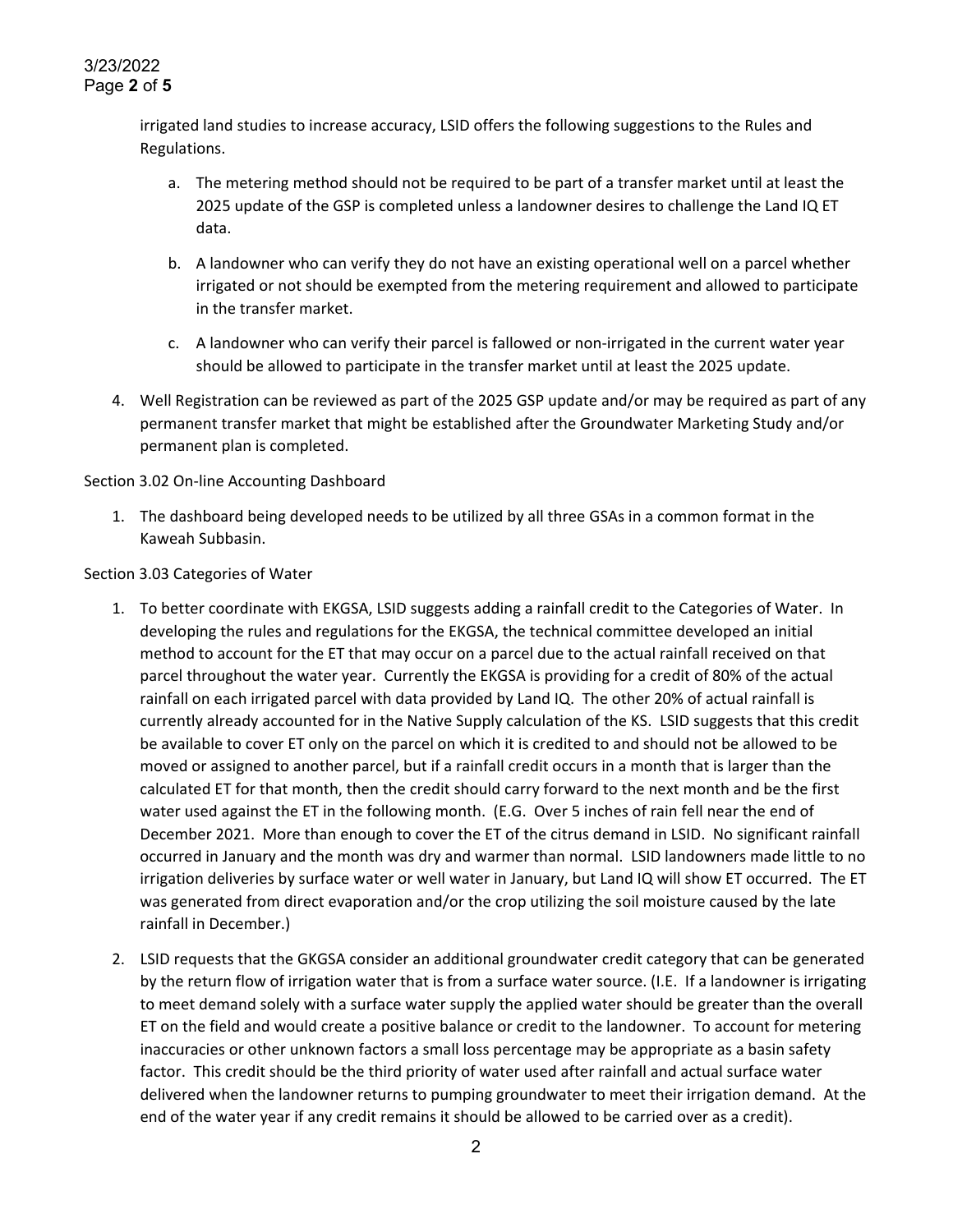# 3/23/2022 Page **3** of **5**

Intentional over irrigation from surface water or direct intentional recharge should be accounted for separately.

## Section 3.04 Priority of Use

1. As described above, the rainfall credit, actual surface water deliveries and surface water credits (if any) generated from the potential return flow from surface water delivered should be the first water used in a month and not subject to modification by the landowner. Also, the rainfall credit should not be transferrable to other landowners, and the surface water credit from return flows should not be transferrable until after the end of the water year. All other categories except Tier 3 that derive from groundwater pumping should be up to the landowner to determine the priority.

### Section 3.05(a)

1. As mentioned above, LSID anticipates several difficulties with GKGSA receiving timely accurate well meter information and an Engineer determining an estimated return flow to accurately account for the Net Consumed Groundwater. GKGSA should utilize the Land IQ data until the meter option can be proven to be effective.

## Section 3.06 Surface Water Reporting

1. More clarification is needed on the reporting required by the surface water entity in regard to "diversion of surface water to direct irrigation". As GKGSA is undoubtedly aware the infrastructure on many KS appropriators is not metered at the field level. More discussion is required on what will be acceptable reporting.

### Section 4.03(a.1.) Sustainable Yield Allocation

1. Please verify that the rainfall mentioned in the sustainable yield definition is return flow of rainfall to groundwater and that the GSA is not contemplating allocating additional rainfall as part of the sustainable yield that is not based on actual rainfall.

## Section 4.03(b) Temporary Tier 1 and Tier 2 Allocations

1. LSID requests that prior to any allocation of Temporary Tier 1 or Tier 2 water that the GKGSA calculate the amount of groundwater left in storage based on the Measurable Objectives (MO's) and/or Minimum Thresholds (MT's). This calculation also should deduct the amount of overdraft that was allowed to occur unrestricted during water year 2020 and 2021 (this number is approximately 500,000 acre-feet for the two water years for GKGSA per the draft annual report). GKGSA should also determine the amount of Sustainable Yield (if any) that was potentially saved for carryover by In-lieu recharge from surface water deliveries since the 2016 water year. Also, potential groundwater credits from intentional recharge of surface water should be calculated as well. Care should also be taken to account for any potential changes in the MO's or MTs based on the additional coordination between the three GSAs in response to the incomplete determination by DWR. Currently the pumping cap proposed by the GKGSA does not account for the water potentially owned by others that would be allocated for use.

## Section 4.03(c.i.1) Carryover of Sustainable Yield

1. LSID recommends coordinating with the EKGSA and adjust the GKGSA proposed rules to allow for carryover of sustainable yield with no loss for up to five years after the credit is generated. To arbitrarily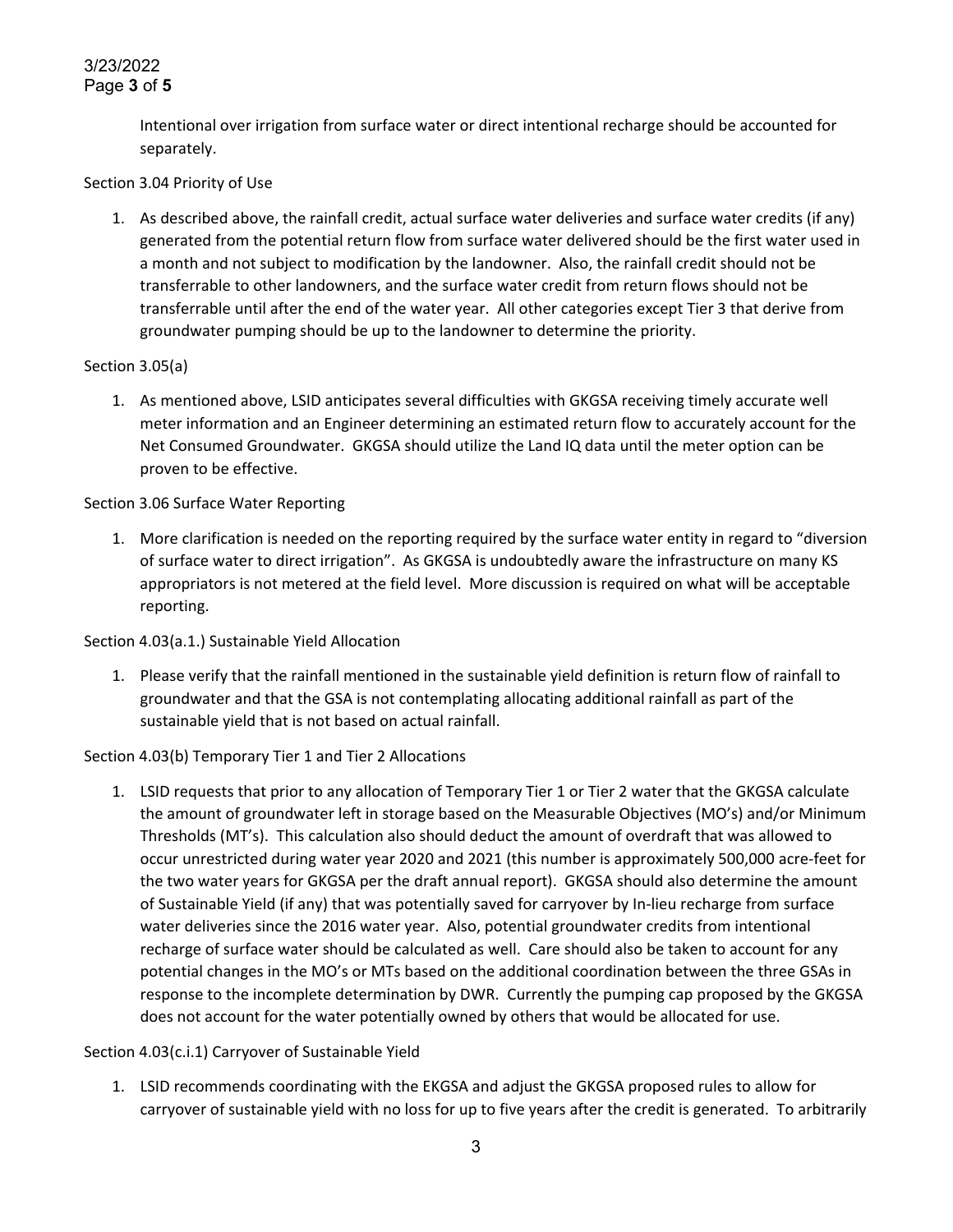# 3/23/2022 Page **4** of **5**

assign a yearly loss to water carried over is detrimental to the goal of achieving sustainability within the subbasin. (E.G. A surface water appropriator utilizing surface water supplies during a multiple wet year that could potentially have limited groundwater pumping, would be forced to pump a portion of their sustainable yield, or assign a portion of their sustainable yield to avoid a potential multiple year loss. Both of these actions would lead to increased pumping and potentially lower the amount of surface water delivered to the KS. It could also lead to an additional burden on the surface water appropriator that would potentially overuse water in a subsequent year that could have been saved without the arbitrary loss).

Section 4.03(c.i.2) Transfer of Sustainable Yield

- 1. LSID has comments on the four conditions listed to allow for transfer of water. LSID recommends the GKGSA move quickly to establish Management Areas (MA) that can aid in regulating the transfers as currently proposed. LSID also recommends defining trades as assignment of allocated supply or credits instead of transfer to avoid any confusion that movement of physical water or permanent trades are occurring.
	- a. 1. LSID recommends that the GKGSA allow for more flexibility on assignment of native "sustainable" supply. to allow some allowance between the boundaries of the three Kaweah GSAs to allow for common farm units or Surface Water appropriators to best manage their available supplies. Care must be taken to ensure no UR's due to the currently varying allocation amounts available between the GSA's. Potentially add a loss factor if crossing a GSA boundary line.
	- b. 2. LSID recommends that no distance limits within the GKGSA be placed on assignment of native "sustainable" supply. GKGSA should consider adding a loss factor that would increase based on distance until MA's can be established that would act as a safety factor to the basin.
	- c. 4. LSID disagrees with the metering requirement. Please refer to our earlier comments.
	- d. LSID Recommends that all assignments must be recommended for approval by the Technical Committee or ad-hoc thereof after determining that no Undesirable Results (UR) will occur with the proposed assignment, with final approval being granted by the board of directors.

Section 4.03(c.ii.1) Carry over of Temporary Tier 1 or Tier 2

- 1. LSID recommends that the GKGSA takes into account the amount of Temporary Tier 1 or 2 being carried over prior to any further allocations of Temporary Tier 1 or 2 water.
- 2. EKGSA is currently not allowing carryover of Temporary water that is transferred from one landowner to another.

Section 4.03(c.ii.2) Transfer of Temporary Tier 1 or Tier 2.

- 1. See above comment 1 as a general comment on this section. In addition, LSID would recommend coordinating with the EKGSA on this item and require that any transfer of Temporary Tier 1 or 2 water must be used within that year. LSID has different comments listed below on the conditions for Transfer.
	- a. 1. LSID recommends that limits maybe established on assignment of Temporary Tier 1 or Tier 2 supply after review by the Technical Committee that UR would occur or are occurring in specific